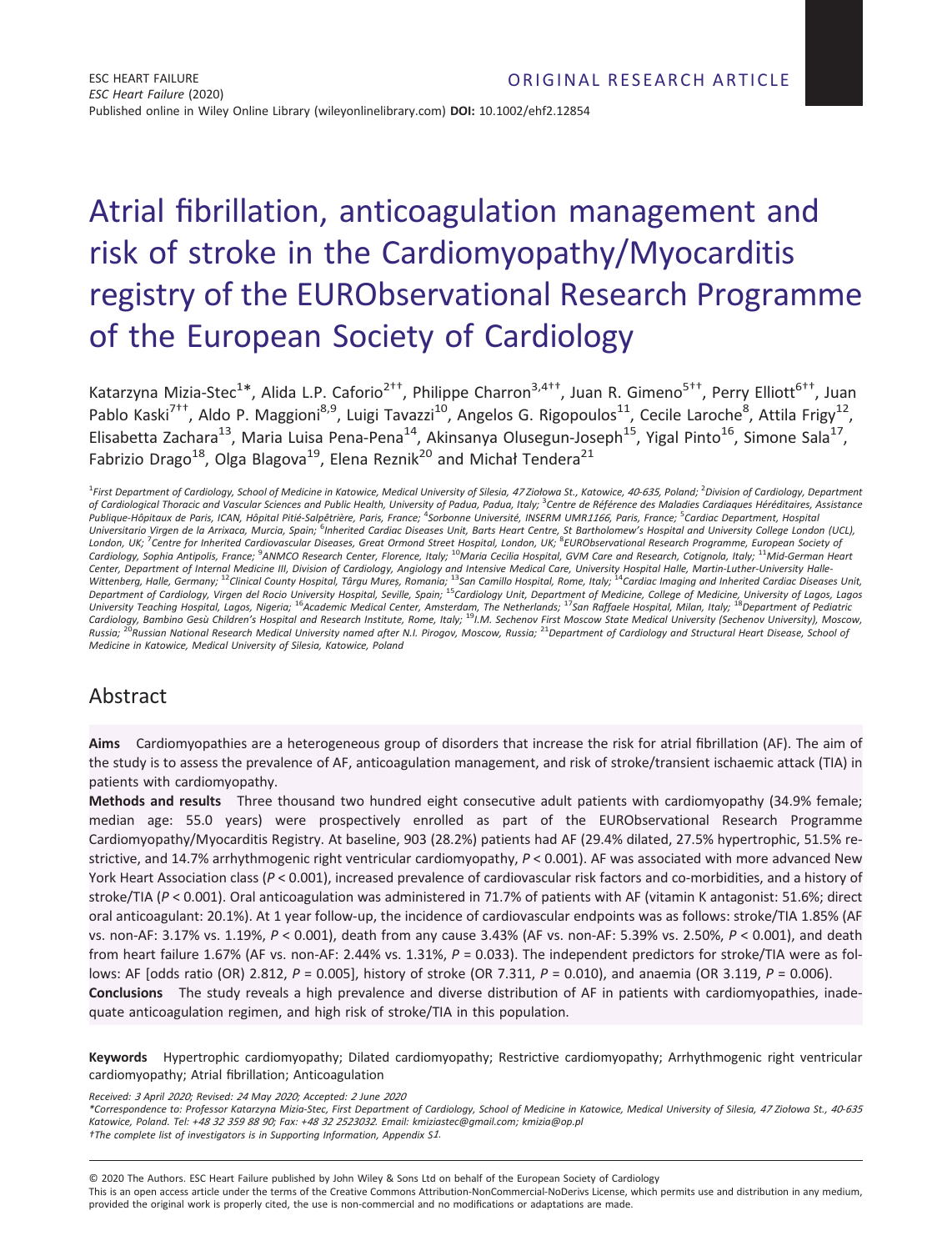‡These authors are members of the European Reference Network on Heart Diseases (ERN GUARD-Heart).

# Introduction

Cardiomyopathies are heterogeneous disorders characterized by structural and functional abnormalities of the myocardium. All subtypes of cardiomyopathy are associated with an increased risk of atrial fibrillation  $(AF)$ ,  $1-7$  but current guidelines for the management of AF<sup>8</sup> lack detailed recommendations on its management.

The EURObservational Research Programme (EORP) Cardiomyopathy/Myocarditis Registry collects prospective data on patients with cardiomyopathy and myocarditis. Its general aim is to provide insight into clinical presentation and management of contemporary patients with heart muscle disease across a large range of centres in Europe so as to improve clinical service provision and therapy.<sup>9</sup>

We hypothesized that a focused analysis of the data contained in the registry might give insight into the prevalence of AF and AF risk factors, reveal differences between different subtypes of cardiomyopathies, allow to compare the recommendations with real-life data on anticoagulation regimens, and assess the risk of stroke in these populations.

The aim of this study was to determine the AF prevalence, anticoagulation management [vitamin K antagonist (VKA)/direct oral anticoagulant (DOAC)], and 1 year risk of stroke/transient ischaemic attack (TIA) in adult patients with cardiomyopathy enrolled into the EORP Cardiomyopathy/Myocarditis Registry.<sup>9</sup>

# **Methods**

#### General design

The EORP Cardiomyopathy/Myocarditis Registry conceived by the European Society of Cardiology (ESC) Working Group on Myocardial and Pericardial Disease is a prospective observational multinational registry of consecutive patients presenting to centres in European countries. The protocol of the registry and data on the participating centres are presented elsewhere.<sup>9</sup> The registry protocol was approved by each local ethics committee according to the local rules and regulations. Written informed consent was obtained from all participants before collection of any data. All diagnostic or therapeutic procedures and decisions were left to the discretion of an attending physician.

Baseline and 1 year follow-up data (including demographic, clinical, cardiac, genetic, and therapeutic data) were collected using a web-based system with an electronic case report form. The EORP department of the ESC was responsible for study management, data quality control, and statistical analyses.

#### Patients and cardiomyopathy subtypes

Four subtypes of cardiomyopathies were eligible for inclusion in the study: dilated cardiomyopathy (DCM), hypertrophic cardiomyopathy (HCM), restrictive cardiomyopathy (RCM), and arrhythmogenic right ventricular cardiomyopathy (ARVC). Patients were recruited between 1 December 2012 and 30 December 2016 in 68 centres located in 18 countries; obligatory number of the enrolled patient was 40 per centre. Patients met the following inclusion criteria: age above 18 years, willingness and ability to give informed consent, and a cardiomyopathy fulfilling standard diagnostic criteria for probands or relatives. General clinical characteristic of cardiomyopathy subtypes as well as a few important definitions used for analyses were reported in the first publication of the registry data.<sup>9</sup>

## Atrial fibrillation

Atrial fibrillation was defined as any form of AF (paroxysmal, persistent, and permanent). The whole cardiomyopathy population was divided into subjects with AF (AF population) and without AF (non-AF population).

#### Anticoagulation and antiplatelet therapy

In the AF population, data on oral anticoagulation (OAC; VKA and DOAC) and antiplatelet therapy (aspirin and P2Y12 inhibitors) were obtained.

#### Clinical endpoints

The following adverse cardiovascular endpoints were reported at the 1 year follow-up: stroke/TIA (fatal ischaemic stroke and non-fatal stroke/TIA), death from any cause, death from heart failure, death from ischaemic stroke, death from haemorrhagic stroke, and death from systemic haemorrhage.

#### Statistical analysis

Univariate analysis was applied to both continuous and categorical variables. Continuous variables were reported as mean ± standard deviation. Among-group comparisons were made using the non-parametric test (Kruskal–Wallis test). Categorical variables were reported as percentages. Among-group comparisons were made using the  $\chi^2$  test or Fisher's exact test if any expected cell count was less than five. Stepwise multivariable logistic regression analyses were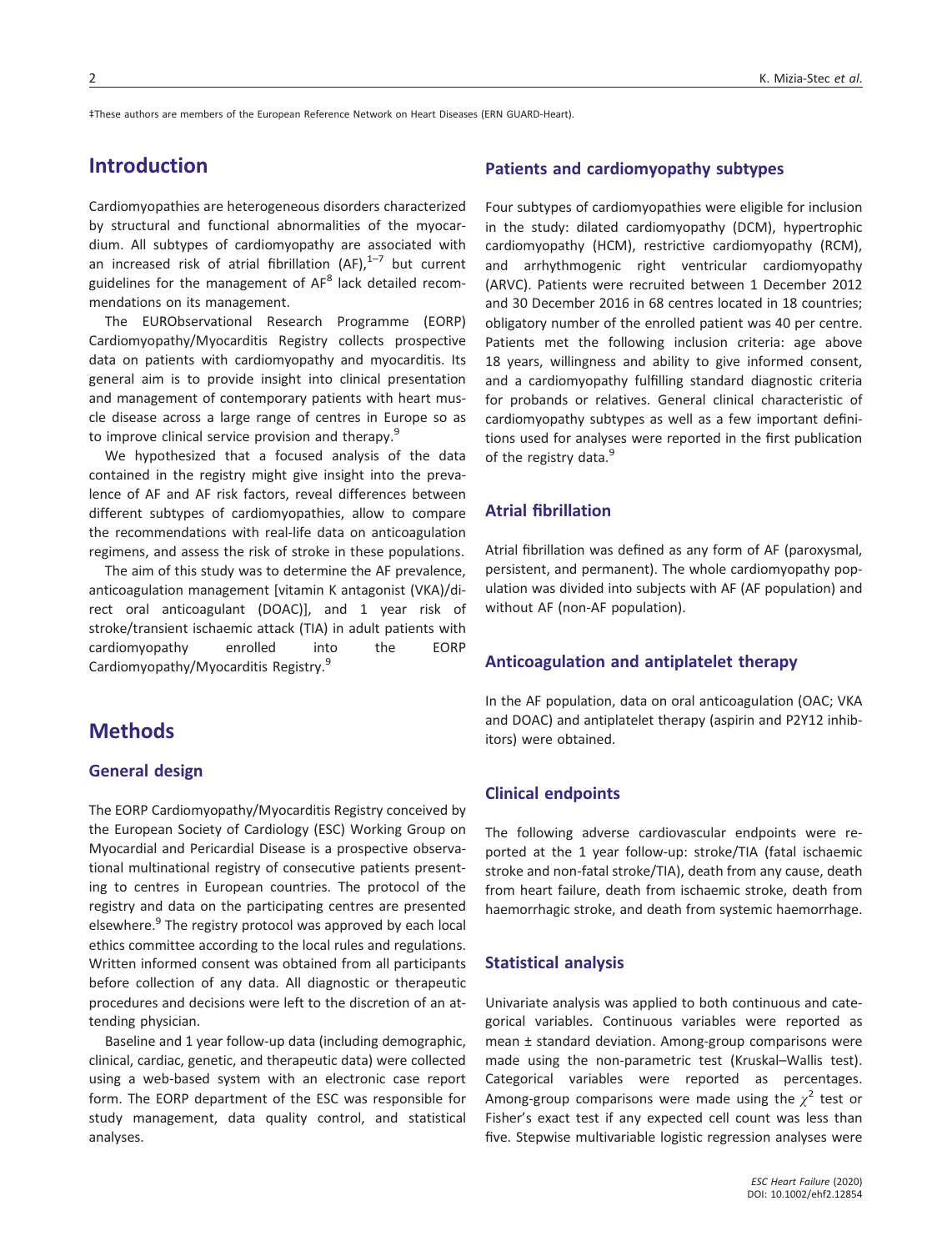performed to establish the relationship between the patient characteristics and (i) the presence of AF in each subtype of cardiomyopathies and (ii) the overall presence of stroke/TIA on follow-up in whole cardiomyopathy population including into the model all the candidate variables (variables with  $P < 0.10$  in univariate). A significance level of 0.05 was required for a variable to stay in the model. No interaction was tested. To verify that the models were optimal, Hosmer and Lemeshow goodness-of-fit test and per cent concordant were calculated. A two-sided P-value of <0.05 was considered as statistically significant. All analyses were performed using SAS statistical software, Version 9.4 (SAS Institute, Inc., Cary, NC, USA).

# **Results**

#### Demographic data

Three thousand two hundred eight adult patients with cardiomyopathy (34.9% female; median age: 53.0) were recruited: 1260 (39.3%) with DCM, 1739 (54.2%) with HCM, 66 (2.1%) with RCM, and 143 (4.5%) with ARVC. Follow-up data at 1 year were obtained in 2713 patients (84.6%), including 1105 (40.7%) with DCM, 1420 (52.3%) with HCM, 60 (2.2%) with RCM, and 128 (4.7%) with ARVC.

## Rate of atrial fibrillation in cardiomyopathy population

Atrial fibrillation was present at baseline in 903 (28.2%) individuals: 370 (29.4%) with DCM, 478 (27.5%) with HCM, 34 (51.5%) with RCM, and 21 (14.7%) with ARVC (P < 0.001). Paroxysmal AF occurred mainly in AF patients with HCM (54.7%) and ARVC (83.3%). Permanent AF was the most common type in RCM (71.9%). Newly diagnosed AF was registered during follow-up in 95 (3.0%) individuals: 41 (3.8%) with DCM, 48 (2.8%) with HCM, 3 (4.5%) with RCM, and 3 (2.1%) with ARVC. The proportion of patients with AF at baseline and at follow-up in different cardiomyopathies is presented in Table <sup>1</sup> and Figure <sup>1</sup>.

## Demographic and clinical characteristics of atrial fibrillation and non-atrial fibrillation populations at baseline

There were some differences in baseline characteristics between patients with and without AF (Table 2). Age at enrolment (58.7  $\pm$  13.6 vs. 50.9  $\pm$  15.2 years,  $P < 0.001$ ) and age at the first evaluation in the centre  $(54.0 \pm 14.8 \text{ vs.})$ 47.3  $\pm$  15.9 years,  $P < 0.001$ ) were greater in AF subjects. Patients with AF had larger body mass index (27.5  $\pm$  5.0 vs.  $26.8 \pm 4.9 \text{ kg/m}^2$ ,  $P < 0.001$ ). New York Heart Association (NYHA) class was more advanced in AF (NYHA I/II/III/IV: 18.2/48.4/28.3/5.1%) than in non-AF subjects (NYHA I/II/III/ IV: 32.7/45.3/18.5/3.5%, P < 0.001). History of arrhythmias: sustained ventricular tachycardia (14.4% vs. 9.9%,  $P < 0.001$ ), resuscitated ventricular fibrillation/cardiac arrest (5.1% vs. 3.6%,  $P = 0.048$ ), and atrioventricular block (11.8%) vs. 8.4%,  $P = 0.015$ ) were more frequent in AF than in non-AF population. History of stroke/TIA was positive in 10.3% of AF population and in 4.6% of non-AF population  $(P < 0.001)$ .

The following co-morbidities were more prevalent in cardiomyopathy patients with AF: arterial hypertension (41.0% vs. 34.2%, P < 0.001), diabetes mellitus type II (15.0% vs. 10.4%, P < 0.001), hyperlipidaemia (39.7% vs. 34.3%,  $P = 0.003$ ), renal impairment (17.7% vs. 7.6%,  $P < 0.001$ ), chronic obstructive pulmonary disease (6.8% vs. 4.1%,  $P < 0.001$ ), and anaemia (8.1% vs. 5.2%,  $P < 0.001$ ). Patients with AF reported less physical activity than those without AF (44.6% vs. 53.4%, P < 0.001).

Multivariate logistic regression analysis revealed that the independent predictors of AF in DCM population were as follows: age at enrolment [odds ratio (OR) 1.042, P < 0.001] and left atrium diameter (OR 1.069, P < 0.001); in the HCM population: age at enrolment (OR 1.068, P < 0.001), left ventricle

#### Table 1 Prevalence of AF in different types of cardiomyopathies

|                        | Type of cardiomyopathy |                   |                   |                |                  |         |  |  |
|------------------------|------------------------|-------------------|-------------------|----------------|------------------|---------|--|--|
| Variable               | All $(N = 3208)$       | $DCM (N = 1260)$  | $HCM (N = 1739)$  | $RCM (N = 66)$ | ARVC $(N = 143)$ | P-value |  |  |
| AF at baseline         | 903/3208 (28.15%)      | 370/1260 (29.37%) | 478/1739 (27.49%) | 34/66 (51.52%) | 21/143 (14.69%)  | < 0.001 |  |  |
| Baseline-type of AF    |                        |                   |                   |                |                  |         |  |  |
| Paroxysmal             | 394/836 (47.13%)       | 129/338 (38.17%)  | 245/448 (54.69%)  | 5/32 (15.63%)  | 15/18 (83.33%)   | < 0.001 |  |  |
| Persistent             | 149/836 (17.82%)       | 64/338 (18.93%)   | 79/448 (17.63%)   | 4/32 (12.50%)  | 2/18 (11.11%)    |         |  |  |
| Permanent              | 293/836 (35.05%)       | 145/338 (42.90%)  | 124/448 (27.68%)  | 23/32 (71.88%) | $1/18(5.56\%)$   |         |  |  |
| AF at 1 year follow-up | 998/3208 (31.11%)      | 411/1260 (32.62%) | 526/1739 (30.25%) | 37/66 (56.06%) | 24/143 (16.78%)  | < 0.001 |  |  |

AF, atrial fibrillation; ARVC, arrhythmogenic right ventricular cardiomyopathy; DCM, dilated cardiomyopathy; HCM, hypertrophic cardiomyopathy; RCM, restrictive cardiomyopathy.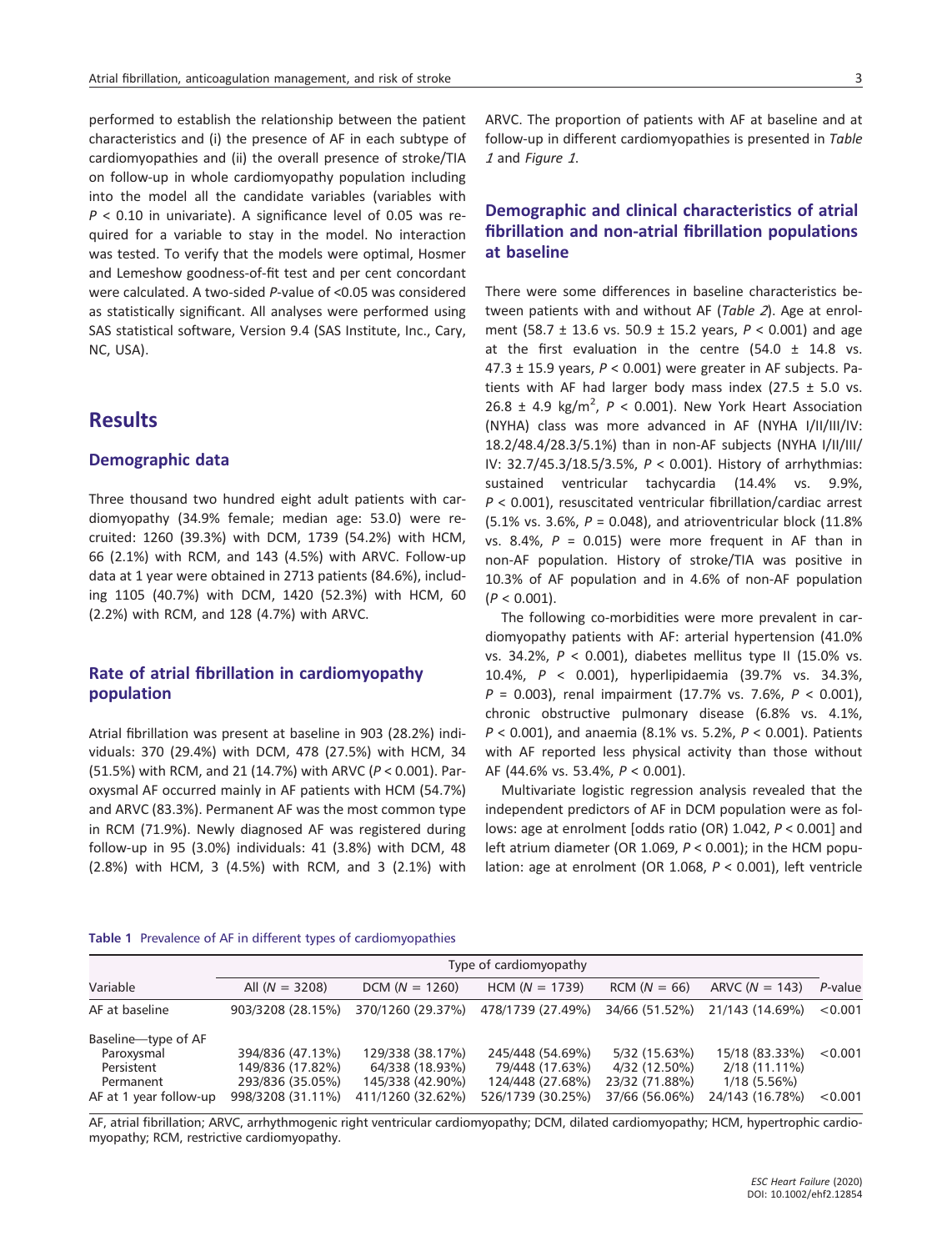

FIGURE 1 Prevalence of atrial fibrillation (AF) in cardiomyopathy populations at baseline. ARVC, arrhythmogenic right ventricular cardiomyopathy; DCM, dilated cardiomyopathy; HCM, hypertrophic cardiomyopathy; RCM, restrictive cardiomyopathy.

|  |  | Table 2 Demographic and clinical characteristics in AF and non-AF populations of cardiomyopathy patients |  |  |  |  |  |
|--|--|----------------------------------------------------------------------------------------------------------|--|--|--|--|--|
|--|--|----------------------------------------------------------------------------------------------------------|--|--|--|--|--|

| Variable                                                     | $AF (N = 998)$    | Non-AF ( $N = 2210$ ) P-value              |                   | OR [95% CI]                                                    | OR P-value |
|--------------------------------------------------------------|-------------------|--------------------------------------------|-------------------|----------------------------------------------------------------|------------|
| Age at enrolment (years), mean $\pm$ SD                      | 58.7 $(\pm 13.6)$ |                                            | 50.9 $(\pm 15.2)$ | $< 0.001$ 1.038 [1.032-1.044]                                  | < 0.001    |
| Age at first evaluation in the centre (years), mean $\pm$ SD | 54.0 $(\pm 14.8)$ |                                            | 47.3 $(\pm 15.9)$ | $< 0.001$ 1.029 [1.023-1.034]                                  | < 0.001    |
| Gender-female                                                |                   | 327/998 (32.77%) 792/2210 (35.84%)         |                   | $0.091$ $0.873$ $[0.745 - 1.022]$                              | 0.091      |
| Body mass index (kg/m <sup>2</sup> ), mean $\pm$ SD          | $27.5 (\pm 5.0)$  |                                            | $26.8 (\pm 4.9)$  | <0.001 1.029 [1.013-1.045]                                     | < 0.001    |
| Inherited metabolic disorder                                 | 2/638 (0.31%)     |                                            | 19/1436 (1.32%)   | 0.054 0.238 [0.055-1.024]                                      | 0.054      |
| Mitochondrial disorder                                       | 2/996 (0.20%)     |                                            | 8/2202 (0.36%)    | $0.734$ $0.554$ $[0.117 - 2.610]$                              | 0.455      |
| Neuromuscular diseases                                       | 10/638 (1.57%)    | 20/1455 (1.37%)                            |                   | 0.733 1.143 [0.532-2.455]                                      | 0.733      |
| NYHA class                                                   |                   |                                            |                   |                                                                |            |
| NYHA I                                                       |                   | 160/877 (18.24%) 573/1755 (32.65%) < 0.001 |                   | Reference                                                      | Reference  |
| <b>NYHA II</b>                                               |                   | 424/877 (48.35%) 795/1755 (45.30%)         |                   | 1.910 [1.546-2.359]                                            | < 0.001    |
| <b>NYHA III</b>                                              |                   | 248/877 (28.28%) 325/1755 (18.52%)         |                   | 2.733 [2.148-3.477]                                            | < 0.001    |
| <b>NYHA IV</b>                                               | 45/877 (5.13%)    | 62/1755 (3.53%)                            |                   | 2.599 [1.705-3.964]                                            | < 0.001    |
| History of arrhythmias                                       |                   |                                            |                   |                                                                |            |
| History of sustained VT                                      |                   | 144/998 (14.43%) 218/2210 (9.86%)          |                   | $< 0.001$ 1.541 [1.230-1.930]                                  | < 0.001    |
| History of resuscitated VF/cardiac arrest                    | 51/998 (5.11%)    | 80/2210 (3.62%)                            |                   | 0.048 1.434 [1.001-2.054]                                      | 0.049      |
| History of AV block                                          |                   | 75/638 (11.76%) 122/1455 (8.38%)           |                   | 0.015 1.456 [1.074-1.973]                                      | 0.015      |
| History of BBB                                               |                   | 161/638 (25.24%) 295/1455 (20.27%)         |                   | $0.011$ 1.327 [1.066-1.653]                                    | 0.012      |
| Family history of sudden death                               |                   | 168/897 (18.73%) 356/2072 (17.18%)         |                   | 0.310 1.111 [0.907-1.361]                                      | 0.310      |
| History of stroke: TIA or stroke                             |                   | 102/991 (10.29%) 101/2200 (4.59%)          |                   | $< 0.001$ 2.384 [1.791-3.174]                                  | < 0.001    |
| Co-morbidities                                               |                   |                                            |                   |                                                                |            |
| Arterial hypertension                                        |                   |                                            |                   | 409/998 (40.98%) 755/2210 (34.16%) < 0.001 1.338 [1.147-1.561] | < 0.001    |
| Diabetes mellitus type I or II                               |                   |                                            |                   | 157/998 (15.73%) 246/2210 (11.13%) < 0.001 1.490 [1.201-1.850] | < 0.001    |
| Hyperlipidaemia/dyslipidaemia                                |                   | 396/998 (39.68%) 757/2210 (34.25%)         |                   | 0.003 1.263 [1.082-1.473]                                      | 0.003      |
| Renal impairment                                             |                   | 177/998 (17.74%) 168/2210 (7.60%)          |                   | $< 0.001$ 2.620 [2.090-3.284]                                  | < 0.001    |
| Chronic obstructive pulmonary disease                        | 68/998 (6.81%)    |                                            | 90/2210 (4.07%)   | $< 0.001$ 1.723 [1.246-2.382]                                  | 0.001      |
| Anaemia                                                      |                   | 80/990 (8.08%) 113/2187 (5.17%)            |                   | $0.001$ 1.614 [1.199-2.171]                                    | 0.002      |
| Lifestyle                                                    |                   |                                            |                   |                                                                |            |
| Physical activity                                            |                   |                                            |                   | 346/776 (44.59%) 918/1719 (53.40%) < 0.001 0.702 [0.592-0.832] | < 0.001    |
| None                                                         |                   | 430/776 (55.41%) 801/1719 (46.60%) < 0.001 |                   | Reference                                                      | Reference  |
| Occasionally                                                 |                   | 213/776 (27.45%) 497/1719 (28.91%)         |                   | $0.798$ [0.654-0.974]                                          | 0.026      |
| Regularly                                                    |                   | 120/776 (15.46%) 352/1719 (20.48%)         |                   | $0.635$ [0.501-0.806]                                          | < 0.001    |
| Intensely                                                    | 13/776 (1.68%)    | 69/1719 (4.01%)                            |                   | $0.351$ [0.192-0.642]                                          | < 0.001    |
| Alcohol use (any amount)                                     |                   | 278/820 (33.90%) 569/1825 (31.18%)         |                   | 0.165 1.132 [0.950-1.349]                                      | 0.165      |
| Smoking (current or former)                                  |                   | 310/927 (33.44%) 725/2051 (35.35%)         |                   | 0.311 0.919 [0.780-1.082]                                      | 0.312      |
|                                                              |                   |                                            |                   |                                                                |            |

AF, atrial fibrillation; AV, atrioventricular; BBB, bundle branch block; CI, confidence interval; NYHA, New York Heart Association; OR, odds ratio; SD, standard deviation; TIA, transient ischaemic attack; VF, ventricular fibrillation; VT, ventricular tachycardia.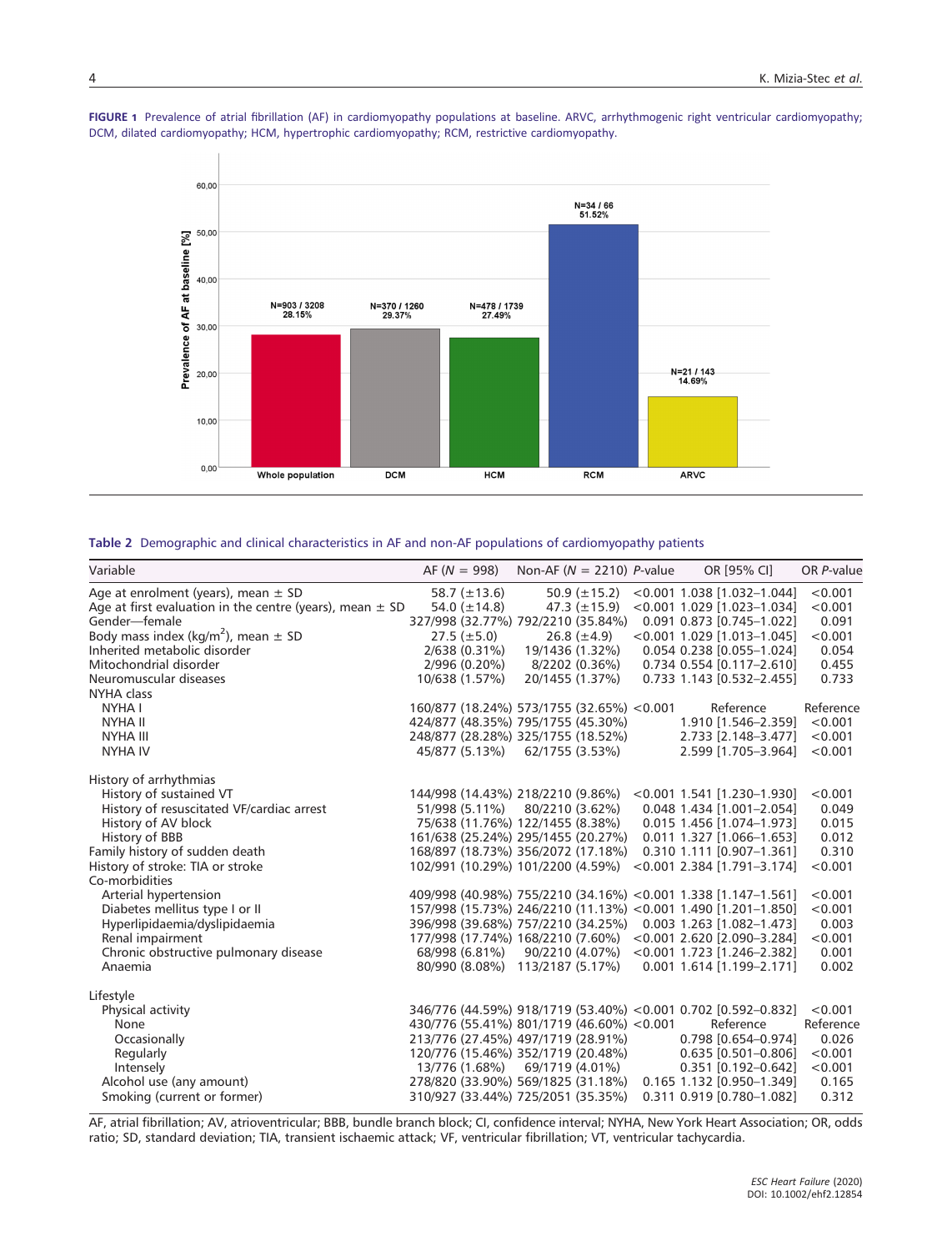ejection fraction (OR 0.978,  $P < 0.001$ ), and left atrium diameter (OR 1.094, P < 0.001).

## Oral anticoagulation (vitamin K antagonist/direct oral anticoagulant) and antiplatelet therapy in atrial fibrillation population at baseline

Oral anticoagulation was administered in 71.7% of patients with AF: 51.6% patients were treated with VKA and 20.1% with DOAC. Frequency of OAC administration in cardiomyopathy subtypes was as follows: DCM (75.9%), RCM (75.7%), HCM (69.5%), and ARVC (43.5%). Antiplatelet therapy was administered in 17.5% of AF patients, of whom 88.0% received aspirin. Detailed data on anticoagulant and antiplatelet therapy in different cardiomyopathies are presented in Table 3.

#### Clinical endpoints in atrial fibrillation and non-atrial fibrillation populations

At 1 year follow-up, the incidence of adverse cardiovascular endpoints differed among AF and non-AF populations. Annual incidence of stroke/TIA was higher in AF as compared with non-AF population (3.17% vs. 1.19%, P < 0.001). Death from any cause (5.39% vs. 2.50%,  $P < 0.001$ ) and death from heart failure (2.44% vs. 1.31%,  $P = 0.033$ ) were higher in the AF population. Comparison of other endpoints—death from ischaemic stroke, death from haemorrhagic stroke, and death from systemic haemorrhage did not differ between the AF and non-AF populations (Table <sup>4</sup>).

The following differences between incidence of clinical endpoints were observed in AF vs. non-AF patients of DCM population (annual incidence of stroke/TIA: 3.97% vs. 1.88%, P = 0.045; death from any cause: 6.68% vs. 2.87%,  $P = 0.003$ ; and death from heart failure: 3.25% vs. 1.10%,  $P = 0.012$ ) and in AF vs. non-AF patients of HCM population (annual incidence of stroke/TIA: 2.64% vs. 0.85%,  $P = 0.009$ ).

## Incidence and risk factors for stroke/transient ischaemic attack in cardiomyopathy population

At 1 year follow-up, stroke/TIA incidences in the whole cardiomyopathy population occurred in 47 (1.82%) subjects. Univariate logistic regression analysis revealed that the following factors were associated with the incidence of stroke/TIA: age at enrolment (OR 1.024,  $P = 0.032$ ), age at first evaluation in the centre (OR 1.025,  $P = 0.021$ ), mitochondrial disorder (OR 13.945,  $P = 0.020$ ), history of stroke/TIA (OR 6.795,  $P < 0.001$ ), diabetes mellitus type I or II (OR 2.838,  $P = 0.001$ ), renal impairment (OR 2.193,  $P = 0.028$ ), chronic obstructive pulmonary disease (OR 2.528,  $P = 0.039$ , and anaemia (OR 3.252,  $P = 0.003$ ) (OAC and AF considered as fixed covariates). Multivariate analysis identified the following independent predictors for stroke/TIA on follow-up: AF (OR 2.812,  $P = 0.005$ ), history of stroke (OR 7.311,  $P = 0.010$ ), and anaemia (OR 3.119,  $P = 0.006$ ). Results of multivariate analysis are presented in Table <sup>5</sup>.

# **Discussion**

We present data from the EORP registry on the prevalence of AF and AF risk factors in a contemporary European population of cardiomyopathy patients. The prevalence of AF was relatively high in the whole population with the highest prevalence of AF in patients with RCM.

We found significant differences between AF and non-AF populations in terms of demographic and clinical characteristics. In particular, the presence of AF was associated with more severe symptoms, increased prevalence of cardiovascular risk factors and co-morbidities, and an increased incidence of stroke and death. Anticoagulation was possibly inadequate in patients with cardiomyopathy and concomitant AF, because it was administered in less than three quarters of this population.

|  | Table 3 Current anticoagulation regimen (VKA/DOAC) in patients with AF and various subtypes of cardiomyopathies |  |  |  |  |  |  |
|--|-----------------------------------------------------------------------------------------------------------------|--|--|--|--|--|--|
|--|-----------------------------------------------------------------------------------------------------------------|--|--|--|--|--|--|

| Variable                                                                     | Patients with AF<br>$(N = 998)$                                                                  | DCM with AF<br>$(N = 411)$                                                                   | <b>HCM</b> with AF<br>$(N = 526)$                                                               | <b>RCM</b> with AF<br>$(N = 37)$                                                    | <b>ARVC with AF</b><br>$(N = 24)$                                                   | $P-$<br>value           |
|------------------------------------------------------------------------------|--------------------------------------------------------------------------------------------------|----------------------------------------------------------------------------------------------|-------------------------------------------------------------------------------------------------|-------------------------------------------------------------------------------------|-------------------------------------------------------------------------------------|-------------------------|
| Oral<br>anticoagulant<br>treatment<br>anticoagulant<br>Oral                  | 713/994 (71.73%)                                                                                 | 311/410 (75.85%)                                                                             | 364/524 (69.47%)                                                                                | 28/37 (75.68%)                                                                      | 10/23 (43.48%)                                                                      | 0.003                   |
| treatment                                                                    |                                                                                                  |                                                                                              |                                                                                                 |                                                                                     |                                                                                     |                         |
| No treatment<br><b>DOAC</b><br><b>VKA</b><br>Antiplatelet therapy<br>Aspirin | 281/994 (28.27%)<br>200/994 (20.12%)<br>513/994 (51.61%)<br>175/998 (17.54%)<br>154/973 (15.83%) | 99/410 (24.15%)<br>80/410 (19.51%)<br>231/410 (56.34%)<br>57/411 (13.87%)<br>47/400 (11.75%) | 160/524 (30.53%)<br>110/524 (20.99%)<br>254/524 (48.47%)<br>107/526 (20.34%)<br>97/514 (18.87%) | $9/37(24.32\%)$<br>7/37 (18.92%)<br>21/37 (56.76%)<br>8/37(21.62%)<br>8/37 (21.62%) | 13/23 (56.52%)<br>3/23 (13.04%)<br>7/23 (30.43%)<br>3/24 (12.50%)<br>$2/22(9.09\%)$ | 0.014<br>0.057<br>0.017 |
|                                                                              |                                                                                                  |                                                                                              |                                                                                                 |                                                                                     |                                                                                     |                         |

AF, atrial fibrillation; ARVC, arrhythmogenic right ventricular cardiomyopathy; DCM, dilated cardiomyopathy; DOAC, direct oral anticoagulant; HCM, hypertrophic cardiomyopathy; RCM, restrictive cardiomyopathy; VKA, vitamin K antagonist.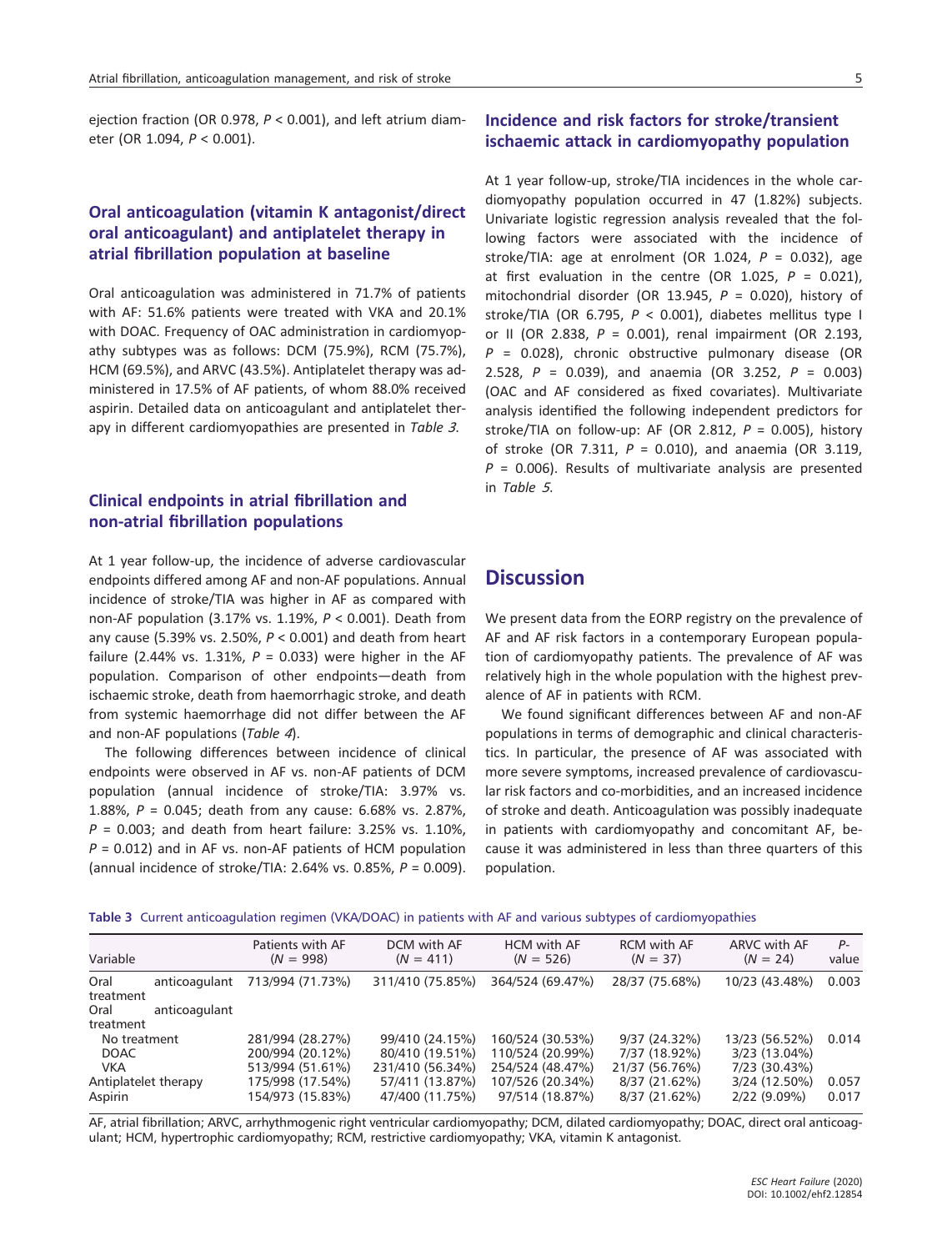| Variable                        | AF              | Non-AF           | P-value | OR [95% CI]          | OR P-value |
|---------------------------------|-----------------|------------------|---------|----------------------|------------|
| Stroke/TIA                      | 26/820 (3.17%)  | 21/1763 (1.19%)  | < 0.001 | 2.714 [1.518-4.853]  | < 0.001    |
| Death from any cause            | 47/872 (5.39%)  | 46/1840 (2.50%)  | < 0.001 | 2.222 [1.467-3.364]  | < 0.001    |
| Death from heart failure        | 21/862 (2.44%)  | 24/1832 (1.31%)  | 0.033   | 1.881 [1.041-3.398]  | 0.036      |
| Death from arrhythmia           | 2/862 (0.23%)   | 5/1832 (0.27%)   | 1.000   | 0.850 [0.165-4.389]  | 0.846      |
| Death from ischaemic stroke     | 2/862 (0.23%)   | 1/1832(0.05%)    | 0.242   | 4.241 [0.385-46.755] | 0.238      |
| Death from haemorrhagic stroke  | $1/862(0.12\%)$ | 1/1832(0.05%)    | 0.538   | 2.126 [0.133-34.037] | 0.594      |
| Death from systemic haemorrhage | $1/862(0.12\%)$ | $0/1832(0.00\%)$ | 0.320   | 212910.950 [0.000-1] | 0.969      |
| Death from peripheral embolism  | $0/862$ (0.00%) | $0/1832(0.00\%)$ | NC.     | NC.                  | NC.        |
|                                 |                 |                  |         |                      |            |

Table 4 Incidence of adverse cardiovascular endpoints in 12 month follow-up among AF and non-AF populations of cardiomyopathy patients

AF, atrial fibrillation; CI, confidence interval; NC, not calculable; OR, odds ratio; TIA, transient ischaemic attack.

## Atrial fibrillation in different cardiomyopathy populations

Data on AF prevalence in patients with cardiomyopathies are scarce. According to the EORP registry, 29.4% of cardiomyopathy patients were affected by AF. These findings are similar to those of a previous analysis, $10$  which showed a prevalence of AF in patients with inherited cardiomyopathies ranging from 11% to 33%, with the highest values in patients with HCM and familial DCM. Another study reported AF in a third of patients with familial DCM.<sup>11</sup>

On the other hand, data presented in ESC guidelines on AF indicate 5–15% AF prevalence in HCM $12,13$  and even >40% in patients with ARVC.<sup>14</sup>

In the EORP registry population, the highest prevalence of AF was observed in patients with RCM followed by DCM and HCM. This difference almost certainly reflects disease-specific characteristics that contribute to the pathogenesis of AF; for example, increased left ventricular filling pressure or secondary dilatation of left atrium underlies the high prevalence of AF in RCM, DCM, and HCM, $3-5$  whereas AF in ARVC with dominant right ventricular involvement is not typical.<sup>6</sup>

Table 5 Multivariate logistic regression analysis of different baseline demographic and clinical variables associated with the overall presence of stroke/TIA on follow-up

| Variable                                                         | Global P-<br>value | OR [95% CI]                     | OR P-<br>value |
|------------------------------------------------------------------|--------------------|---------------------------------|----------------|
| Oral<br>anticoagulant                                            |                    |                                 |                |
| treatment                                                        |                    |                                 |                |
| DOAC vs. no                                                      |                    | $0.365$ $0.635$ $[0.213-1.894]$ | 0.742          |
| VKA vs. no                                                       |                    | 0.565 [0.253-1.262]             | 0.380          |
| AF at baseline or at                                             |                    | 0.005 2.812 [1.361-5.810]       | 0.005          |
| 1 year                                                           |                    |                                 |                |
| History of stroke/TIA                                            |                    |                                 |                |
| Stroke vs. no                                                    |                    | $< 0.001$ 7.311 [3.363-15.894]  | 0.010          |
| TIA vs. no                                                       |                    | 5.749 [2.109-15.674]            | 0.143          |
| Anaemia                                                          |                    | $0.006$ 3.119 $[1.387 - 7.014]$ | 0.006          |
| Sample size: 2394/2583                                           |                    |                                 |                |
| Hosmer-Lemeshow goodness of fit: Stat = 3.55 with 4 d.f. and six |                    |                                 |                |
| groups. $P$ -value = 0.470                                       |                    |                                 |                |

AF, atrial fibrillation; CI, confidence interval; DOAC, direct oral anticoagulant; OR, odds ratio; TIA, transient ischaemic attack; VKA, vitamin K antagonist.

Our analysis also revealed that patients with AF were older and more symptomatic and had more cardiovascular risk factors and co-morbidities. Moreover, the median age varied by cardiomyopathy subtype, being the lowest in ARVC and the highest in patients with RCM. This distribution of age and disease severity at diagnosis may also partially explain differences in the prevalence of AF. Many cardiovascular diseases as well as unhealthy lifestyle are associated with the risk of AF and its complications. $8,15$  Our observations in AF cardiomyopathy patients are in accordance with these data. Thus, identification of co-morbidities as well as their prevention and treatment are important to prevent AF also in patients with cardiomyopathy.

## Oral anticoagulation (vitamin K antagonist/direct oral anticoagulant) and antiplatelet therapy in atrial fibrillation population

Almost a third of patients with AF did not receive anticoagulants during the observation period. This is consistent with data from the EORP-AF pilot registry, $^{16}$  in which OAC was used in 80.1% of patients with AF. Other contemporary registries presenting data on OAC in the general AF population report rates of anticoagulation that vary from 46% to 97%.<sup>17,18</sup>

Anticoagulation is associated with a lower incidence of thromboembolic events,<sup>19</sup> and the CHA<sub>2</sub>DS<sub>2</sub>-VASc score is used as a method of stratifying patients with AF for therapy.<sup>8</sup> However, CHA<sub>2</sub>DS<sub>2</sub>-VASc has not been specifically tested in patients with cardiomyopathies, $<sup>8</sup>$  and retrospective evidence</sup> in HCM suggests that it performs suboptimally with respect to stroke prediction.<sup>20,21</sup> Conversely, genotype, age, and, most importantly, left atrial dimension are more predictive for AF and thromboembolism in patients with HCM and DCM.<sup>4,10,15,22,23</sup> Given that AF increases the risk of thromboembolic events in patients with HCM to a greater extent than in the general population, the first occurrence of AF should be an indication for lifelong OAC.<sup>7,24</sup> While there is more experience with VKA, there are no data suggesting that DOAC cannot be used in these patients.<sup>7</sup> Currently, there is no consensus on the indications and the choice of anticoagulation in other types of cardiomyopathies. Although antiplatelet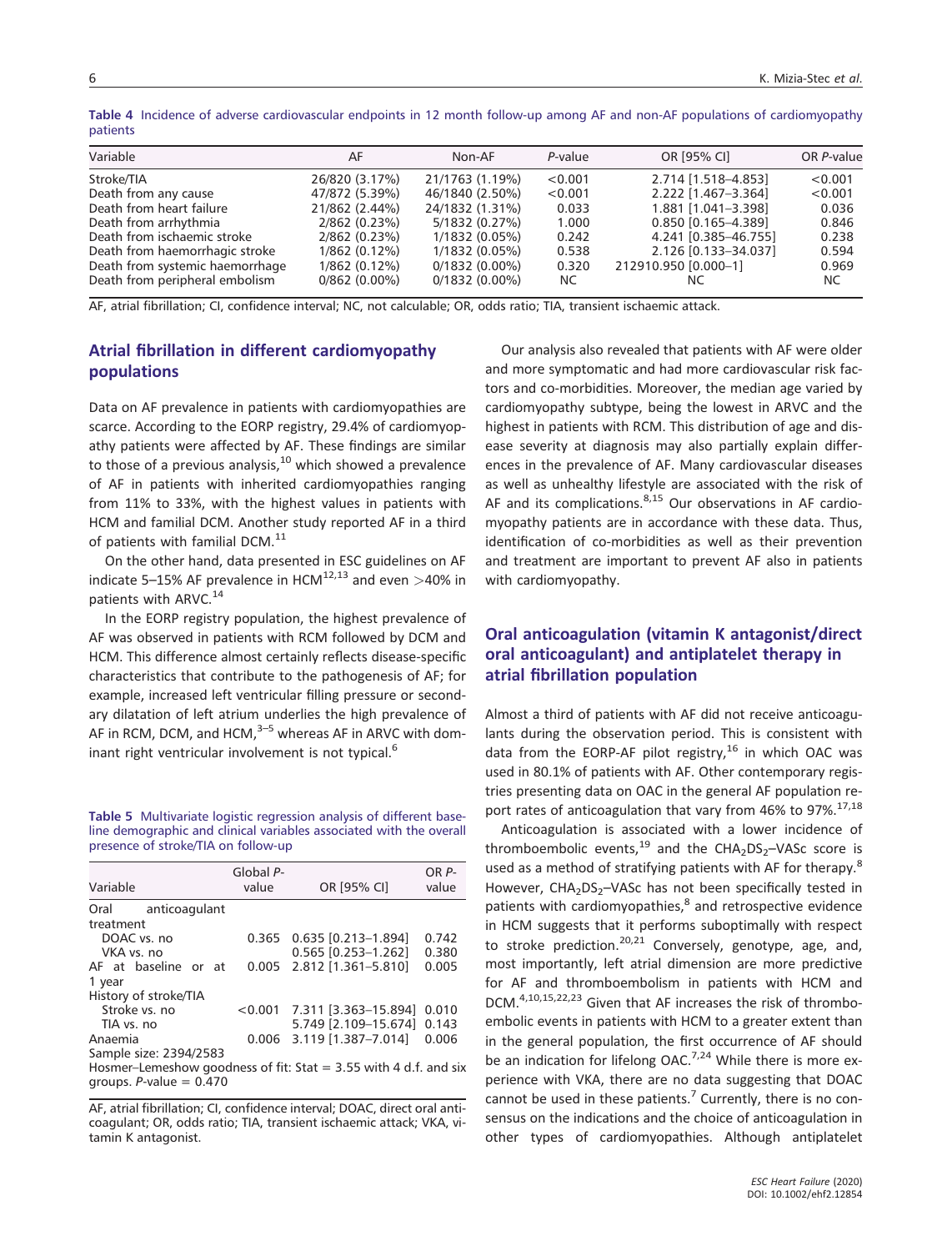agents are not indicated for prevention of thromboembolic events,<sup>8</sup> 17.5% of our AF patients received this therapy. This registry highlights the need for further work in this area.

## Clinical endpoints and risk factors for stroke/transient ischaemic attack

The EORP registry confirmed worse prognosis for the population with cardiomyopathy and concurrent AF. The annual incidence of stroke/TIA was approximately three times higher in AF population, and the annual incidence of stroke/TIA is comparable with the adjusted stroke rate (3.2% per year) in non-valvular AF population with a  $CHA<sub>2</sub>DS<sub>2</sub>–VASC score of 3$ (population not receiving anticoagulation).<sup>8</sup>

In a meta-analysis by Guttmann et  $al.^{20}$  the annual incidence of thromboembolic events was 3.75% in patients with HCM and AF. According to a Korean database, $^{21}$  the risk of stroke in HCM population with AF and without any  $CHA<sub>2</sub>DS<sub>2</sub>$ – VASc risk factors was similar to that of AF general population with  $CHA<sub>2</sub>DS<sub>2</sub>–VASC score of 3. These data are comparable$ with our results; the annual incidence of stroke/TIA was more than twice higher in AF patients with HCM (2.65% vs. 0.85%).

In a cohort of European patients with AF from the EORP-AF pilot registry, the composite of stroke/TIA/peripheral embolism/all-cause death at 3 years occurred in 18.2%.<sup>16</sup>

The incidence of death from any cause (5.59% vs. 2.50%) and death from heart failure (2.44% vs. 1.41%) was twice higher in AF population than in non-AF population. Similar observations regarded our AF and non-AF subjects with DCM. It corresponds with recently published studies $25-27$ and meta-analyses $^{28}$  that demonstrated the increased risk of sudden cardiac death with AF in the general population. Sudden cardiac death has been found to be the most common cause of death in AF populations (22.3-31.7%).<sup>26</sup>

Comparison of other clinical endpoints, that is, death from ischaemic stroke, death from haemorrhagic stroke, and death from systemic haemorrhage that may be related to AF or anticoagulation, did not reveal any differences, which may be linked to limited number of events.

It is well documented that AF coexists and interacts with other cardiovascular risk factors both in general<sup>9,29</sup> and in cardiomyopathy population.<sup>15,30</sup> Thus, AF itself and AF as an element of complex interactions may worsen the prognosis for AF population. We found that classic cardiovascular risk factors, that is, age, diabetes mellitus, and renal impairment, were associated with the incidence of stroke/TIA in the cardiomyopathy population. The AF at baseline, previous incidence of stroke and anaemia were independent risk factors for the stroke/TIA on follow-up. It suggests that both monitoring for AF diagnosis and complex 'upstream therapy' including modification of lifestyle risk factors and treatment of co-morbidities are necessary to prevent cerebral events in patients with cardiomyopathies.

#### Limitations

There are limitations intrinsic to all registries including selection bias and lack of adjudication. The total number of enrolled patients was not very high; however, it resulted from the design of the EORP Cardiomyopathy/Myocarditis Registry. As most patients were enrolled in tertiary referral centres, the results may not be generalizable. There were some incomplete data at baseline, and a number of patients were lost to follow-up (15%). Some cases of AF might have been undetected because the study was not focused on AF specifically, and the diagnosis of AF was not verified by objective methods such as prolonged electrocardiographic monitoring. The percentage of patients with a rare underlying disease, that is, inherited metabolic disorders, mitochondrial disorder, and neuromuscular diseases, was low. The small size of the subgroup with these disorders does not allow for constructive remarks regarding their potent role in a stroke aetiology. The data in the EORP registry have been collected between 2012 and 2016, $^9$  and the anticoagulation was administered according to the current recommendations. However, we should be aware of the fact that the specific recommendations have been set only for patients with HCM and  $AF^7$ The indications for OAC in AF patients with DCM, RCM, and ARVC are not yet well established; however, probably all cardiomyopathy patients with structural abnormalities and AF should be anticoagulated. In patients with AF and DCM, a decreased left ventricular ejection fraction/heart failure increases a priori thromboembolic risk and is used as a recommendation for OAC.

We did not analyse  $CHA<sub>2</sub>DS<sub>2</sub>–VASC score, because it is not$ a verified tool for the thromboembolic risk stratification in AF cardiomyopathy patients, especially in HCM subjects. However, we have analysed separately different risk factors for AF prevalence and for stroke/TIA occurrence with all factors included in the  $CHA<sub>2</sub>DS<sub>2</sub>–VASC scoring.$ 

Relatively short follow-up constitutes another limitation of the study. Because there are no many subjects who experienced a stroke/TIA during follow-up, we had to limit the analysis of risk factors for stroke/TIA in the whole cardiomyopathy population.

### Summary

The EORP Cardiomyopathy/Myocarditis Registry reveals the high prevalence of AF in patients with cardiomyopathy. It shows that AF is associated with an increased risk of stroke/TIA and an increased rate of death from any cause and death from heart failure. A substantial proportion of patients with AF did not receive OAC, and the importance of modifiable factors associated with AF occurrence was highlighted. More efficient AF prevention and treatment,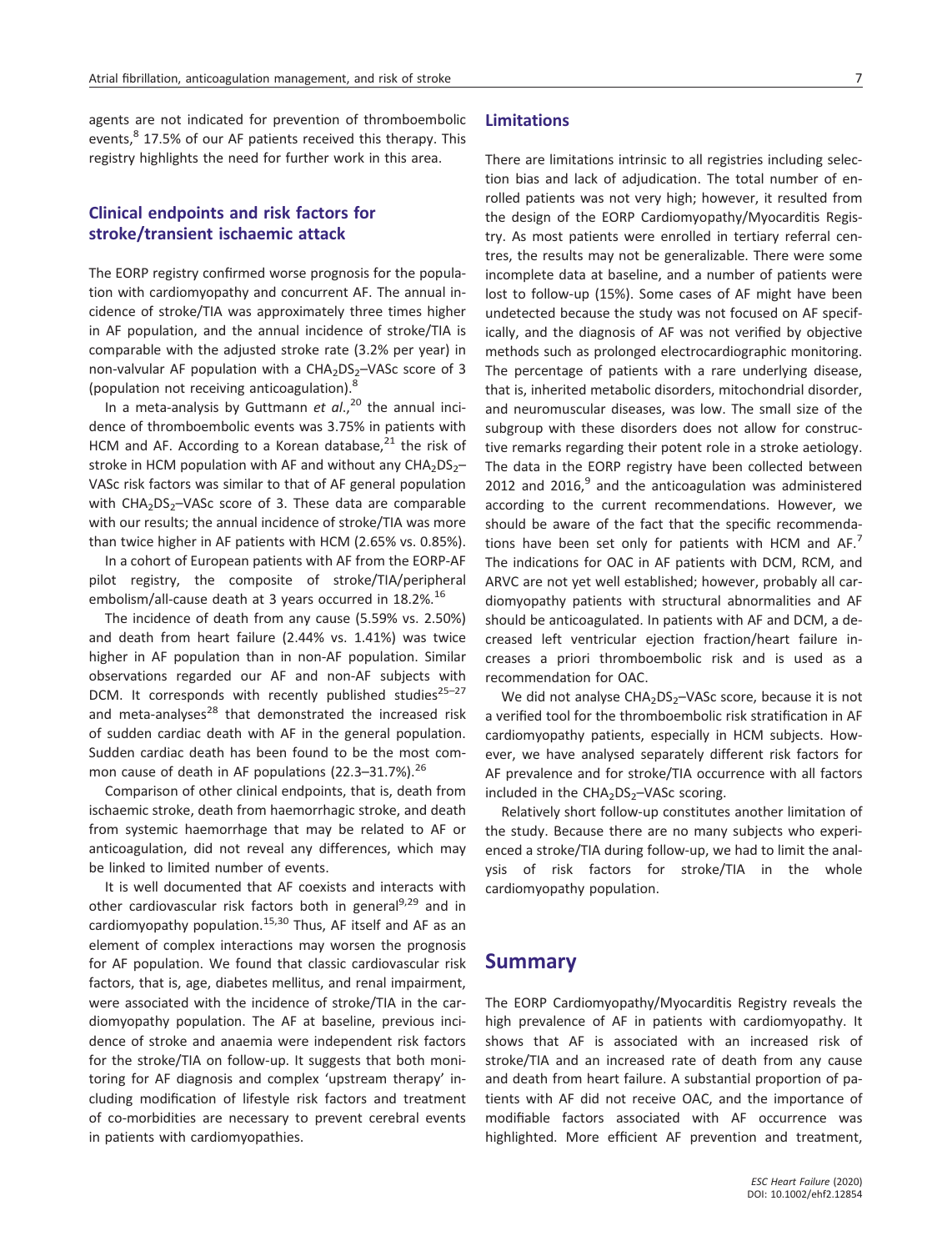especially through a better anticoagulation and 'upstream therapy', represent major goals for improvement of prognosis in patients with cardiomyopathies and AF.

# Acknowledgements

We thank the EORP Oversight Committee and the Registry Executive Committee of the EURObservational Research Programme (EORP). Data collection was conducted by the EORP department from the ESC by Rachid Mir Hassaine as Clinical Project Manager, Emanuela Fiorucci, Myriam Glemot, and Patti-Ann McNeill as Project Officers, and Marème Konté and Sebastien Authier as Data Managers. Statistical analyses were performed by Cécile Laroche. Overall activities were coordinated and supervised by Dr Aldo P. Maggioni (EORP Scientific Coordinator). All investigators are listed in Supporting Information, Appendix S1.

# Conflict of interest

None declared.

# Funding

Since the start of EORP, the following companies have supported the programme: Abbott Vascular International (2011–2021), Amgen Cardiovascular (2009–2018), AstraZeneca (2014–2021), Bayer AG (2009–2018), Boehringer Ingelheim (2009–2019), Boston Scientific Corporation (2009– 2012), the Bristol-Myers Squibb–Pfizer Alliance (2011–2019), Daiichi Sankyo Europe GmbH (2011–2020), the Alliance Daiichi Sankyo Europe GmbH and Eli Lilly and Company (2014–2017), Edwards Lifesciences (2016–2019), Gedeon Richter Plc. (2014–2016), Menarini International Operations (2009–2012), MSD–Merck & Co. (2011–2014), Novartis Pharma AG (2014–2020), ResMed Foundation (2014–2016), Sanofi (2009–2011), Servier (2009–2021), and Vifor Pharma (2019–2022).

# Supporting information

Additional supporting information may be found online in the Supporting Information section at the end of the article.

Appendix S1. List of registry committees and Investigators.

# References

- 1. Elliott P, Andersson B, Arbustini E, Bilinska Z, Cecchi F, Charron P, Dubourg O, Kühl U, Maisch B, McKenna WJ, Monserrat L, Pankuweit S, Rapezzi C, Seferovic P, Tavazzi L, Keren A. Classification of the cardiomyopathies: a position statement from the European Society of Cardiology Working Group on Myocardial and Pericardial Diseases. Eur Heart J 2008; 29: 270–276.
- 2. Maron BJ, Towbin JA, Thiene G, Antzelevitch C, Corrado D, Arnett D, Moss AJ, Seidman CE, Young JB, American Heart Association; Council on Clinical Cardiology, Heart Failure and Transplantation Committee; Quality of Care and Outcomes Research and Functional Genomics and Translational Biology Interdisciplinary Working Groups; Council on Epidemiology and Prevention. Contemporary definitions and classification of the cardiomyopathies: an American Heart Association scientific statement from the Council on Clinical Cardiology, Heart Failure and Transplantation Committee; Quality of Care and Outcomes Research and Functional Genomics and Translational Biology Interdisciplinary Working Groups; and Council on Epidemiology and Prevention. Circulation 2006; 113: 1807–1816.
- 3. Pinto YM, Elliott PM, Arbustini E, Adler Y, Anastasakis A, Böhm M, Duboc D, Gimeno J, de Groote P, Imazio M, Heymans S, Klingel K, Komajda M, Limongelli G, Linhart A, Mogensen J, Moon J, Pieper PG, Seferovic PM, Schueler S, Zamorano JL, Caforio AL, Charron P. Proposal for a revised definition of dilated cardiomyopathy, hypokinetic non-dilated cardiomyopathy, and its implications for clinical practice: a position statement of the ESC Working Group on Myocardial and Pericardial Diseases. Eur Heart J 2016; 37: 1850–1858.
- 4. Veselka J, Anavekar NS, Charron P. Hypertrophic obstructive cardiomyopathy. Lancet 2017; 389: 1253–1267.
- 5. Mogensen J, Arbustini E. Restrictive cardiomyopathy. Curr Opin Cardiol 2009; 24: 214–220.
- 6. Corrado D, Link MS, Calkins H. Arrhythmogenic right ventricular cardiomyopathy. N Engl J Med 2017; 376: 61–72.
- 7. Elliott PM, Anastasakis A, Borger MA, Borggrefe M, Cecchi F, Charron P, Hagege AA, Lafont A, Limongelli G, Mahrholdt H, McKenna WJ, Mogensen J, Nihoyannopoulos P, Nistri S, Pieper PG, Pieske B, Rapezzi C, Rutten FH, Tillmanns C, Watkins H. 2014 ESC

guidelines on diagnosis and management of hypertrophic cardiomyopathy: the Task Force for the Diagnosis and Management of Hypertrophic Cardiomyopathy of the European Society of Cardiology (ESC). Eur Heart J 2014; 35: 2733–2779.

- 8. Kirchhof P, Benussi S, Kotecha D, Ahlsson A, Atar D, Casadei B, Castella M, Diener HC, Heidbuchel H, Hendriks J, Hindricks G, Manolis AS, Oldgren J, Popescu BA, Schotten U, Van Putte B, Vardas P, ESC Scientific Document Group. 2016 ESC guidelines for the management of atrial fibrillation developed in collaboration with EACTS. Eur Heart J 2016; 37: 2893–2962.
- 9. Charron P, Elliott PM, Gimeno JR, Caforio ALP, Kaski JP, Tavazzi L, Tendera M, Maupain C, Laroche C, Rubis P, Jurcut R. The Cardiomyopathy Registry of the EURObservational Research Programme of the European Society of Cardiology: baseline data and contemporary management of adult patients with cardiomyopathies. Eur Heart J 2018; 39: 1784–1793.
- 10. Yeung C, Enriquez A, Suarez-Fuster L, Baranchuk A. Atrial fibrillation in patients with inherited cardiomyopathies. Europace 2019; 21: 22–32.